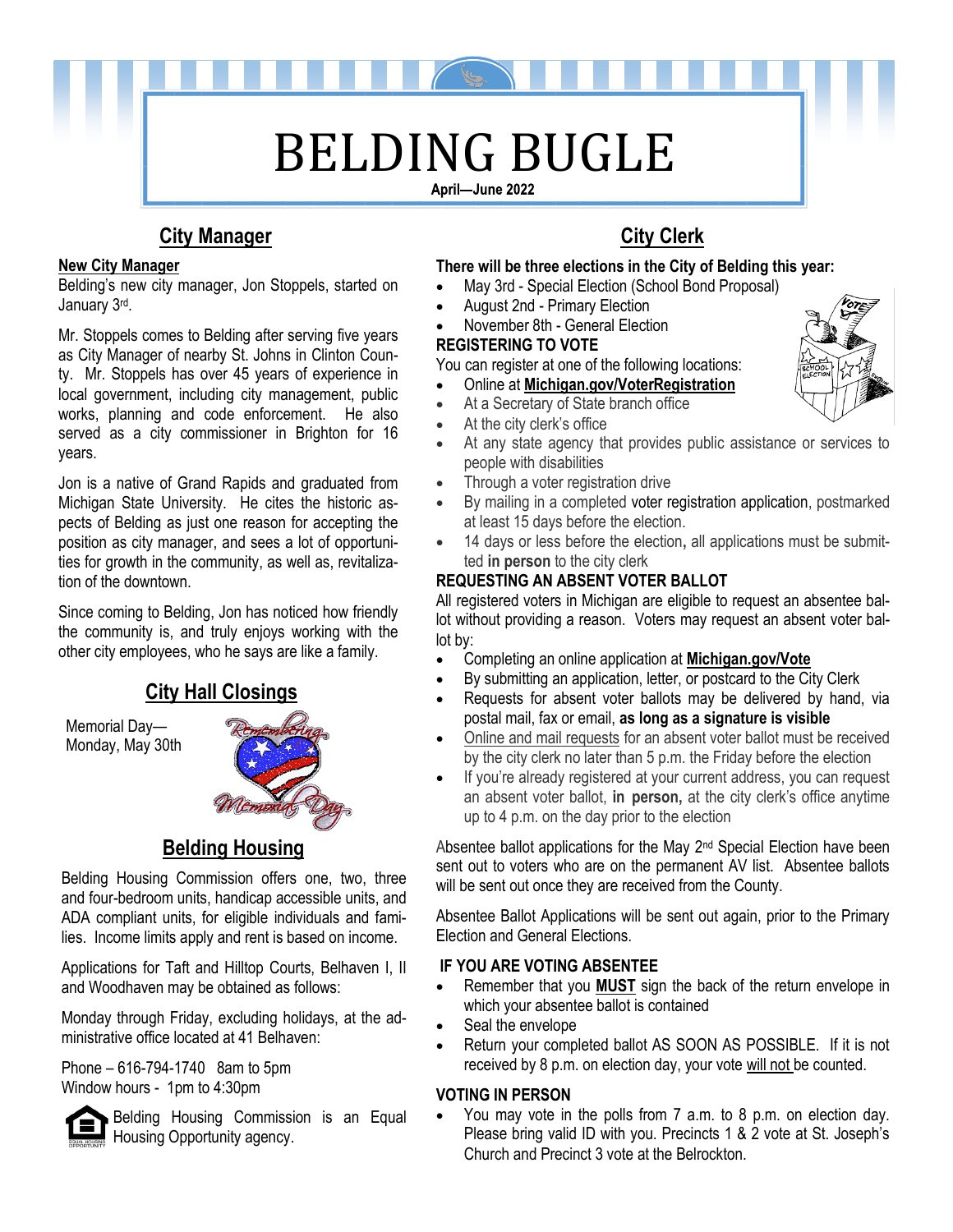

PRSRT STD U.S. Postage PAID Belding, MI

120 S. Pleasant St. Belding, MI 48809 Phone: 616-794-1900, Ext. 210 Fax: 616-794-0091

**City Hall Office Hours: Monday through Thursday, 7 a.m. to 6 p.m.**

> LOCAL POSTAL CUSTOMER BELDING, MI 48809





# **Finance Department**

**Summer Taxes**: The 2022 summer property taxes will be issued July 1, 2022 with a due date of August 15, 2022 without penalty. After this date, a 3% penalty will be added to the property tax bill.

**Water and Sewer bills** are sent quarterly in January, April, July, and October. These bills are due in the office by the 30th of the month they are billed in, if not paid within the 30 days, a 10% penalty will be added to the bill and a second notice will be mailed out. If not paid within the next fifteen days, a \$75.00 shut off listing fee is added to the bill and the address will be placed on the shut-off list. The total balance, including all fees and penalties, is required to be paid in full before the water service is restored.

Water and Sewer emergencies?

Please call 616-794-1900 ext. 217 – Monday - Thursday 7:00am—6:00pm.

After hours, please call Central Dispatch at 616-527-0400 and they will call the on duty DPW employee.

*REMINDER—PLEASE REMIT SEPARATE CHECKS FOR WATER & SEWER PAYMENTS AND TAX PAYMENTS. CHECKS WILL BE RETURNED IF THE AMOUNTS ARE COM-BINED*.

# **Fire Department**

During the spring we all like to clean up. Please dispose of your yard waste appropriately. You may not burn yard waste, including leaves, in your fire pit. You may also need to renew your bonfire permit, which expires each calendar year. Simply come to the fire department to receive your renewal. If you have never had one, your fire pit must be inspected before use to make sure it meets certain requirements. Please contact the Fire Department at 616 -794-1900, ext. 212 or email t.lubitz@ci.belding.mi.us to inquire about the requirements. Pit inspections and permits are free.

With the spring, comes high water in our river. Please take caution when around the river. The water flow is very strong and can take you down the river without warning.

Hazardous waste pick up will be from 8am to noon on August 13<sup>th</sup>. It will remain at the old hospital lot next to Subway on M44. Watch the city website and/or Facebook for more information.

# **Music in the Park**

We are working on plans for Music in the Park. We will provide updates as they become available. Please refer to our website, www.belding.mi.us [and the City of Belding Facebook page for](http://www.cityofbelding.net./)  [updates and information.](http://www.cityofbelding.net./)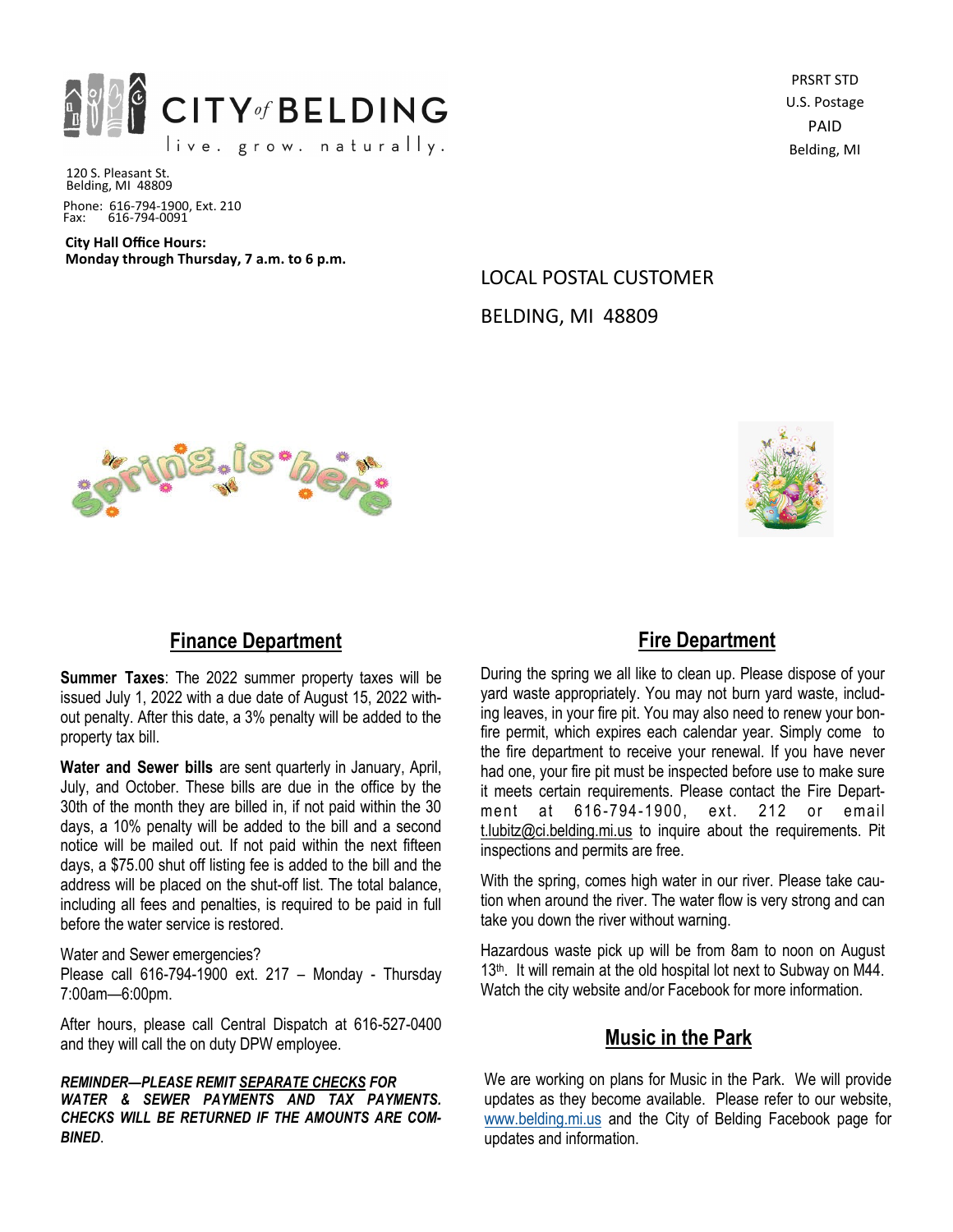The Belding Police Department would like to remind you that Spring is a time for an increase in pedestrian traffic. After our long winter this year, our residents will be out walking, bicycling or just enjoying the spring weather. With pedestrians out it is time to **slow down**. The speed limit in the city is 25 miles per hour, unless posted otherwise. Slowing down will allow you to react to the pedestrian entering the street, from behind a parked car, or the ball thrown into the street being chased by a child.

#### **PARKING**

- Vehicles parked on any street must park with the right wheels to the curb or the road edge
- Parking between sidewalk and curb is prohibited

For persons that walk - **Please** use the sidewalks when provided...It's the law!

Bicyclists on the roadway are subject to all of the duties of a person driving a motor vehicle.

#### **PARKS**

Park hours: Dawn to dusk

The police department asks that if you observe illegal activity or malicious destruction of property to contact the police immediately. Section 62-6 Domestic Animals

No domestic animals shall be permitted in any public park or on a public pathway unless on a leash, not exceeding 6 feet in length, controlled by the owner at all times, Owners shall remove all animal fecal discharges from the park or the pathway property immediately. No dangerous or vicious animals shall be permitted in any public park or on a public pathway.

#### **VACATION HOUSE CHECKS**

If you are going to be away from your residence for an extended period of time please make arrangements to stop the mail and newspaper. Make your home look lived in with the use of light timers. Have trusted friends and neighbors watch the house and help it look lived in by picking up weekly newspapers and flyers left at the door. Have someone mow the lawn. Contact the police department and request a vacation check on your home. The form is available on the website, [www.belding.mi.us.](http://www.cityofbelding.net./)

**Contact the police department any time you observe suspicious persons, activity or vehicles any place in the city.** 

# **Police Department Code Enforcement/ Animal Control**

Spring and Summer bring an increase of animal complaints and it is important for residents to remember to keep their dogs and cats confined to their yard. City ordinance stipulates that there are to be no more than two dogs and two cats per residence without a special permit. Animals walked in the City Park areas must be on a leash.

**GRASS CLIPPINGS ARE NO LONG-ER ALLOWED LOOSE or DUMPED AT CURBSIDE.** Grass clippings MUST be placed in paper yard waste bags and set at the curb by 7am **Monday.** The bags MAY NOT be put out before Sunday evening at 6pm and must be at curbside by 7am on **Monday** for pick up.

Garbage and Trash in bags or receptacles may not be put to the curb earlier than 24 hours before pick up day. Emptied containers MUST NOT remain at curb and MUST be removed within 24 hours of pick-up.

#### **BLIGHT:**

Grass can be no longer than 10 inches and leaves must be raked **and** bagged in biodegradable bags.

Unlicensed or inoperable vehicles are not allowed within the city limits, unless stored in a four sided enclosed building.

The storage of building materials outside of an enclosed building is prohibited without a building permit. Any chemical containers (oil, gas, coolant, etc.) must be disposed of in an environmentally safe manner. Outside storage of these chemicals is a violation of City Ordinance.

If everyone does their part it will make Belding a cleaner, safer place to live, work, and play.

# **Department of Public Works**

**Brush Pickup—2022**

Brush pick-up is scheduled for the last full week of each month, April through October, starting on the following dates:

April 25, May 23, June 20, July 25, August 22, September 26 and October 24

Please place brush at the street by 7am on the dates listed above but no earlier than the 18th of each month. The total amount of brush and limbs per household shall not exceed 10 cubic yards per month. Brush must be less than 10' (ft.) in length and must be placed parallel to the edge of the road, but not in the road. To ensure pick-up, please locate brush in a clear area, at least 4' (ft.) away from any Consumers poles and guy cables, telephone poles, walls, fences, mailbox, overhead wires, or any other obstacles that will prevent a safe and efficient pick-up for the staff and equipment.

# **Yard Waste Pickup—2022 \*\*\*NEW PICK-UP DATE\*\*\* \*\*\*NEW PICK-UP DATE\*\*\* \*\*\*NEW PICK-UP DATE\*\*\***

Yard waste pickup will start on **MON-DAY** April 25th and will continue every **MONDAY**. Bags must be biodegradable and must not exceed 35 pounds, and cannot contain other materials such as rocks, shingles, garbage, sticks or brush. Please place bags at the curb by **MONDAY** at 7am but no earlier than 6pm on Sunday, April 24th. All brush needs to be at the street by 7am on dates above, but not before the 18th of the month. There is no loose-leaf pick-up in the Spring.



### **Fire Hydrant Flushing— 2022**

Fire hydrant flushing will take place on April 17, 18, 19 and 20. We will be starting at 12am (midnight) to 7am. If you experience discolored water, flush the cold water faucet closest to the water meter until the water runs clear.